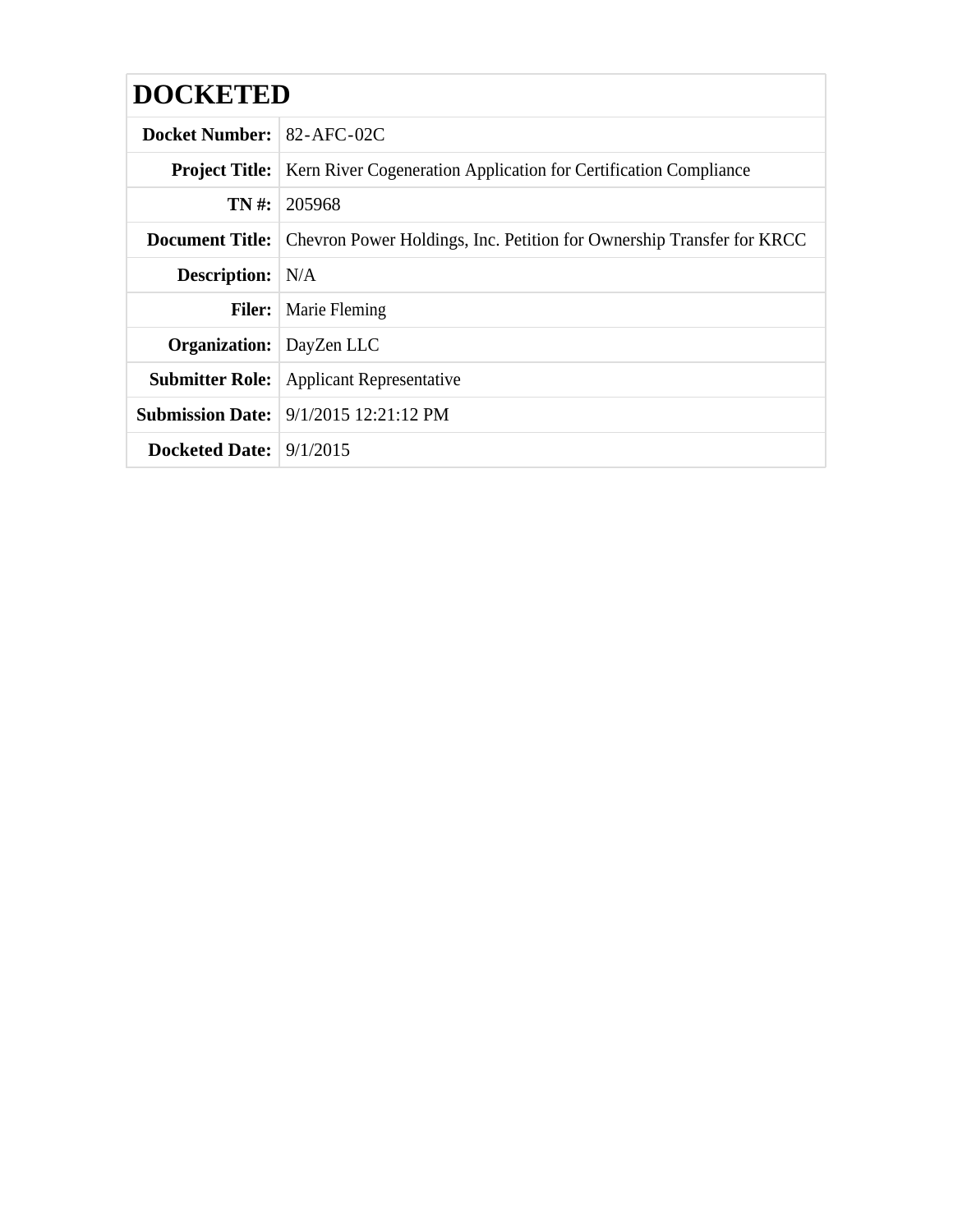Scott A. Galati DayZen LLC 455 Capitol Mall Suite 315 Sacramento, CA 95814 (916) 441-6575

# STATE OF CALIFORNIA

Energy Resources Conservation and Development Commission

In the Matter of:

Application for Certification for the **KERN RIVER COGENERATION COMPANY** 

**DOCKET NO: 82-AFC-2** 

**PETITION FOR OWNERSHIP TRANSFER** 

## **INTRODUCTION**

This Petition seeks to transfer ownership of the Final Decision and all amendments thereto for the generation facility (Project) owned by Kern River Cogeneration Company (KRCC), 82-AFC-2, from KRCC to Chevron Power Holdings Inc. (CPHI).

This Petition is prepared pursuant to 20 CCR 1769 (b). Section 1769 (b) requires this Petition to include:

- (A) a discussion of any significant changes in the operational relationship between the owner and operator;
- (B) a statement identifying the party responsible for compliance with the commission's conditions of certification; and
- (C) a statement verified by the new owner or operator in the same manner as provided in Section 1707 that the new owner or operator understands the conditions of certification and agrees to comply with those conditions.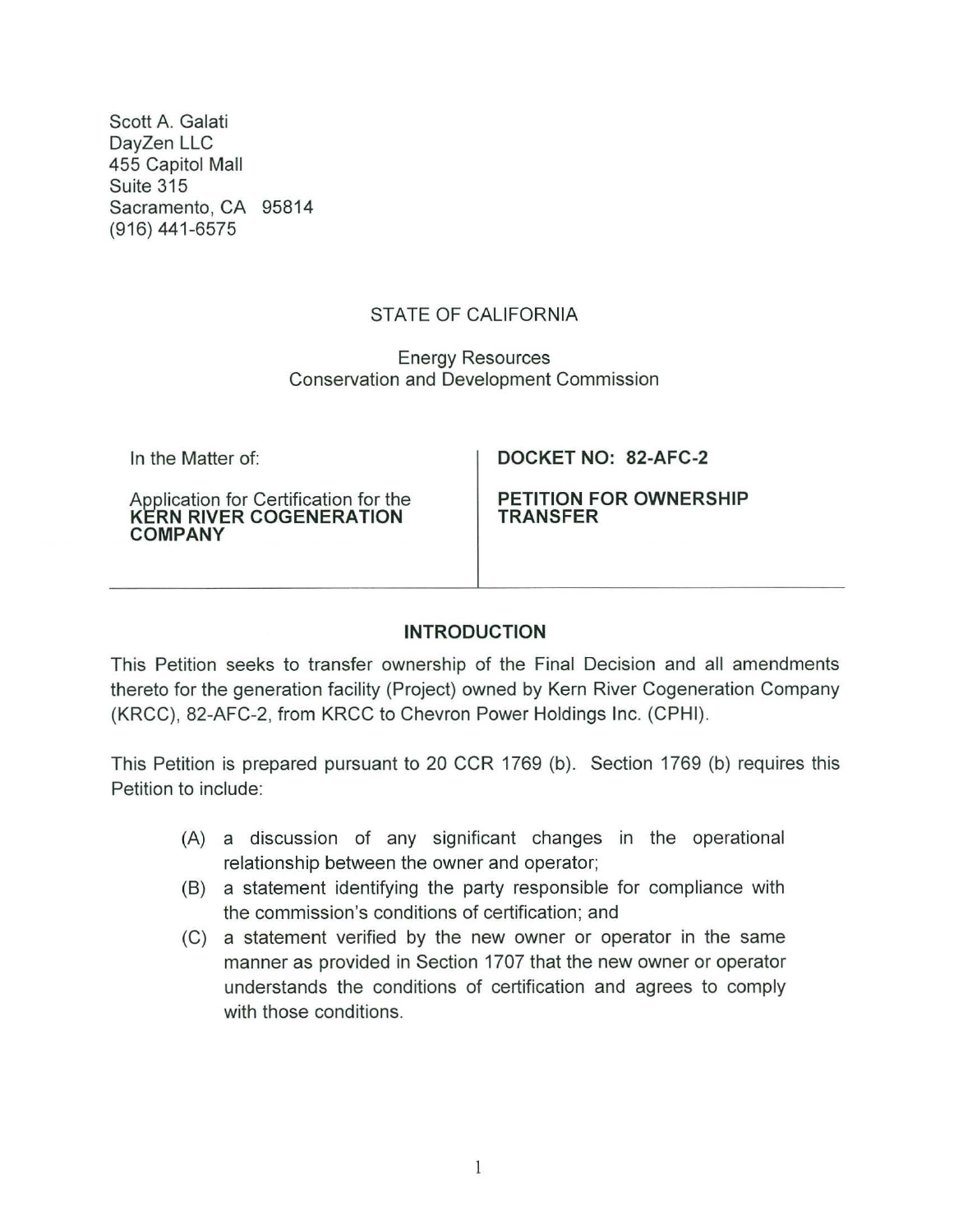The remainder of the Petition sets forth information responsive to these requirements.

## **CHANGES IN OPERATIONAL RELATIONSHIP**

The subject transaction is an internal restructuring that will result in no change in the operations of the Project. KRCC is currently wholly-owned by CPHI and Chevron Kern River Company. CPHI and Chevron Kern River Company are, in turn, each indirectly wholly-owned by Chevron Corporation. Due to an internal restructuring that is anticipated to be completed and effective on October 1, 2015, KRCC will be merged, along with certain other project companies, into CPHI. KRCC will then be dissolved and CPHI will be the direct owner of the Project and of the Final Decision for the KRCC facility. CPHI will continue to be indirectly wholly-owned by Chevron Corporation.

#### **RESPONSIBLE PARTY**

Upon completion of the merger, CPHI will be the party responsible for compliance with the Conditions of Certification. CPHI's legal address and contact person are:

> Chevron Power Holdings Inc. Attn: Mervyn Soares 1500 Louisiana Street, 38<sup>th</sup> Floor Houston, TX 77002

### **VERIFICATION**

Attached is a verified statement that an authorized officer of CPHI has read and understands the conditions of certification contained in the Final Decision and agrees to comply with those conditions.

Dated: August 28, 2015

Respectfully Submitted,

 $S_{\mathscr{A}}$  A.

Scott A Galati Counsel to Chevron Power Holdings Inc.